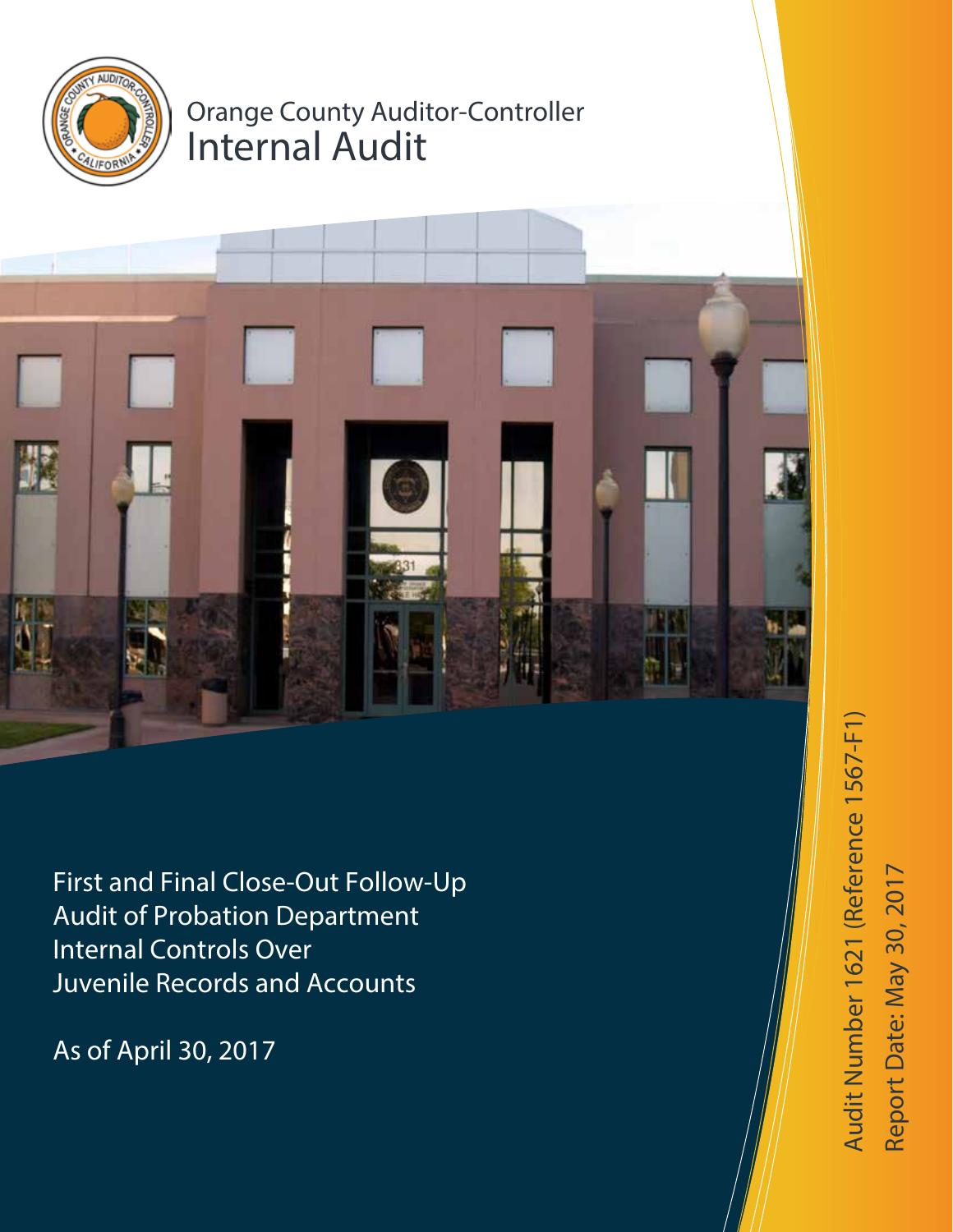

**Eric H. Woolery, CPA Orange County Auditor‐Controller**

**Toni Smart, CPA Scott Suzuki, CPA, CIA, CISA Carol Swe, CPA, CIA, CISA Scott Kim, CPA**

**Director, Internal Audit Assistant Director Senior Audit Manager Audit Manager**

 **12 Civic Center Plaza, Room 200 Santa Ana, CA 92701**

Auditor‐Controller Web Site www.ac.ocgov.com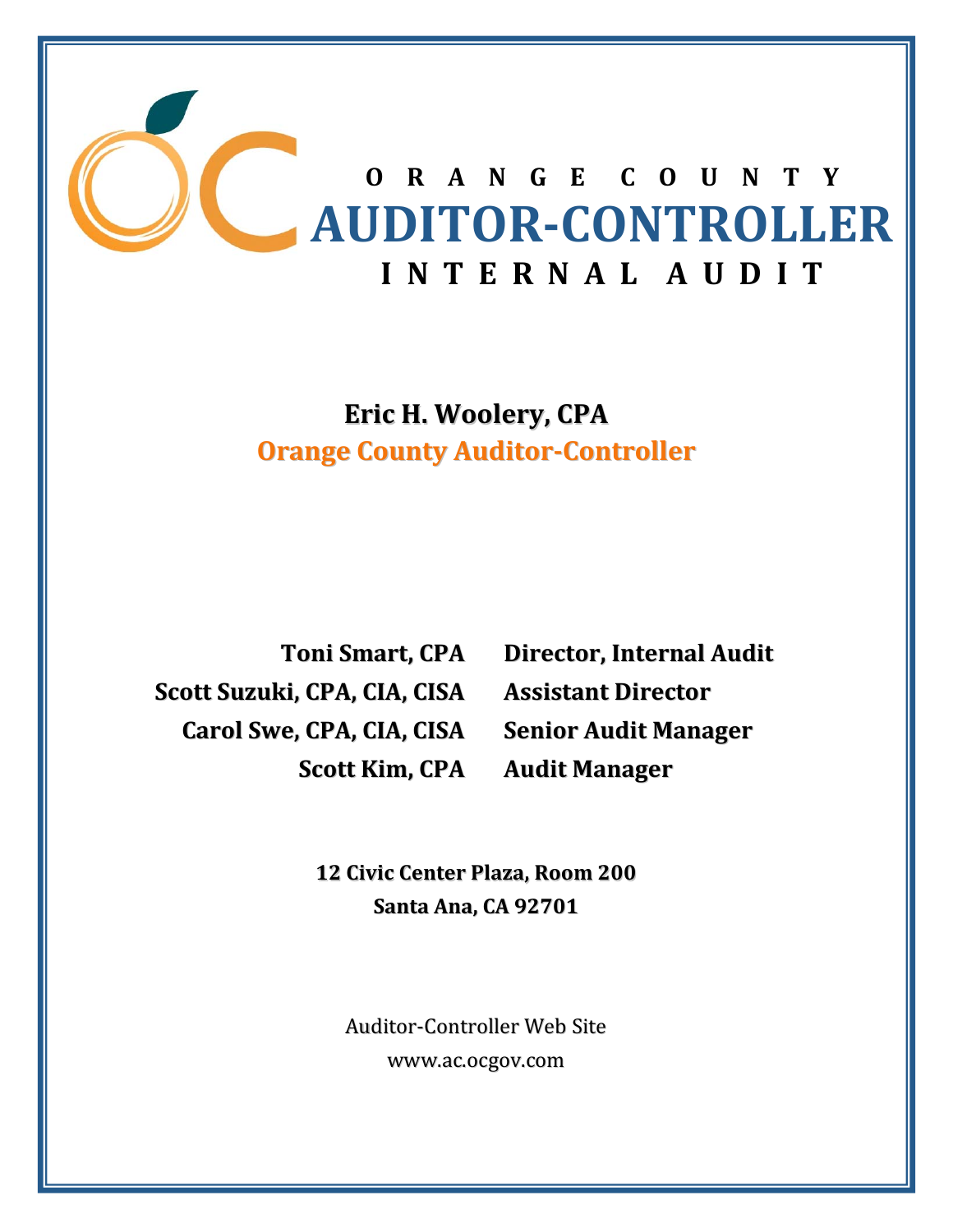

**ERIC H. WOOLERY, CPA** 

AUDITOR-CONTROLLER

# **Transmittal Letter**



 **Audit No. 1621 (Reference 1567-F1)** 

**May 30, 2017** 

**TO:** Steven J. Sentman, Chief Probation Officer Probation Department

**SUBJECT:** First and Final Close-Out Follow-Up Audit of Probation Department Internal Controls Over Juvenile Records and Accounts Original Audit No. 1567, Issued February 24, 2016

We have completed our First and Final Close-Out Follow-Up Audit of Probation Department Internal Controls over Juvenile Records and Accounts as of April 30, 2017. Our final report is attached for your review.

I submit an **Audit Status Report** quarterly to the Audit Oversight Committee (AOC) and a quarterly report to the Board of Supervisors (BOS) where I detail any critical and significant audit findings released in reports during the prior quarter and the implementation status of audit recommendations as disclosed by our Follow-Up Audits. Accordingly, the results of this Follow-Up Audit will be included in future status reports to the AOC and BOS.

Toni Smart, CPA, Director Auditor-Controller Internal Audit Division

## **Attachments**

Other recipients of this report: Members, Board of Supervisors Members, Audit Oversight Committee Eric H. Woolery, Auditor-Controller Frank Kim, County Executive Officer Lilly Simmering, Deputy Chief Operating Officer Bryan Prieto, Chief Deputy Probation Officer Dana Schultz, Director, Administrative and Fiscal Division, Probation Department Franco Cheuk, Information Technology Division, Probation Department Jon Humann, Accounting & Financial Unit Manager, Probation/Administrative & Fiscal Division Armond Nazaar, Accounting Manager, Probation/Administrative & Fiscal Division Robin Stieler, Clerk of the Board of Supervisors Macias Gini & O'Connell LLP, County External Auditor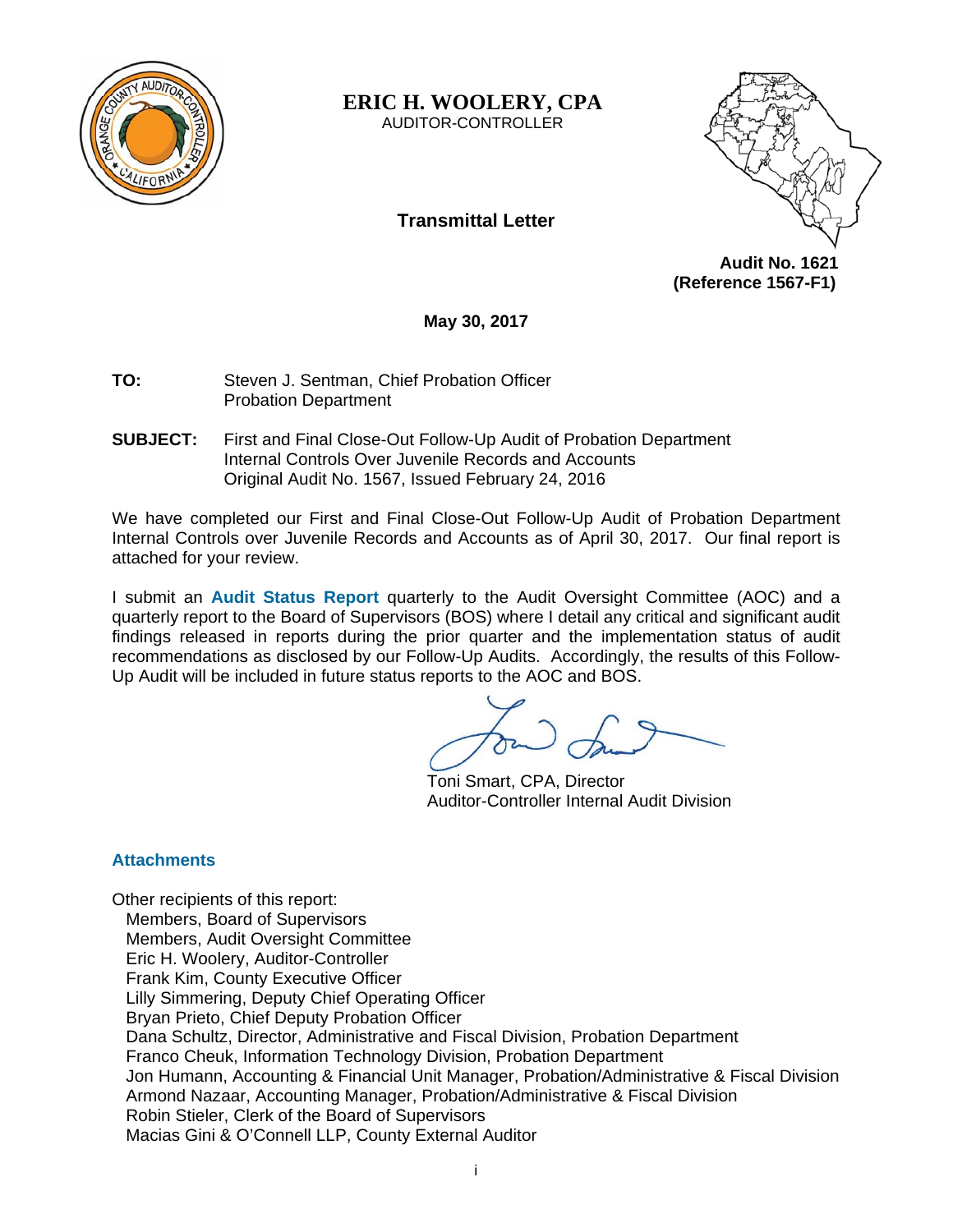

# *First and Final Close-Out Follow-Up Audit of Probation Department Internal Controls Over Juvenile Records and Accounts Audit No. 1621 (Reference 1567-F1)*

**As of April 30, 2017**

| <b>Transmittal Letter</b>        |             |
|----------------------------------|-------------|
| <b>Internal Auditor's Report</b> |             |
| <b>SCOPE</b>                     | 1           |
| <b>BACKGROUND</b>                | $\mathbf 1$ |
| <b>RESULTS</b>                   | 1           |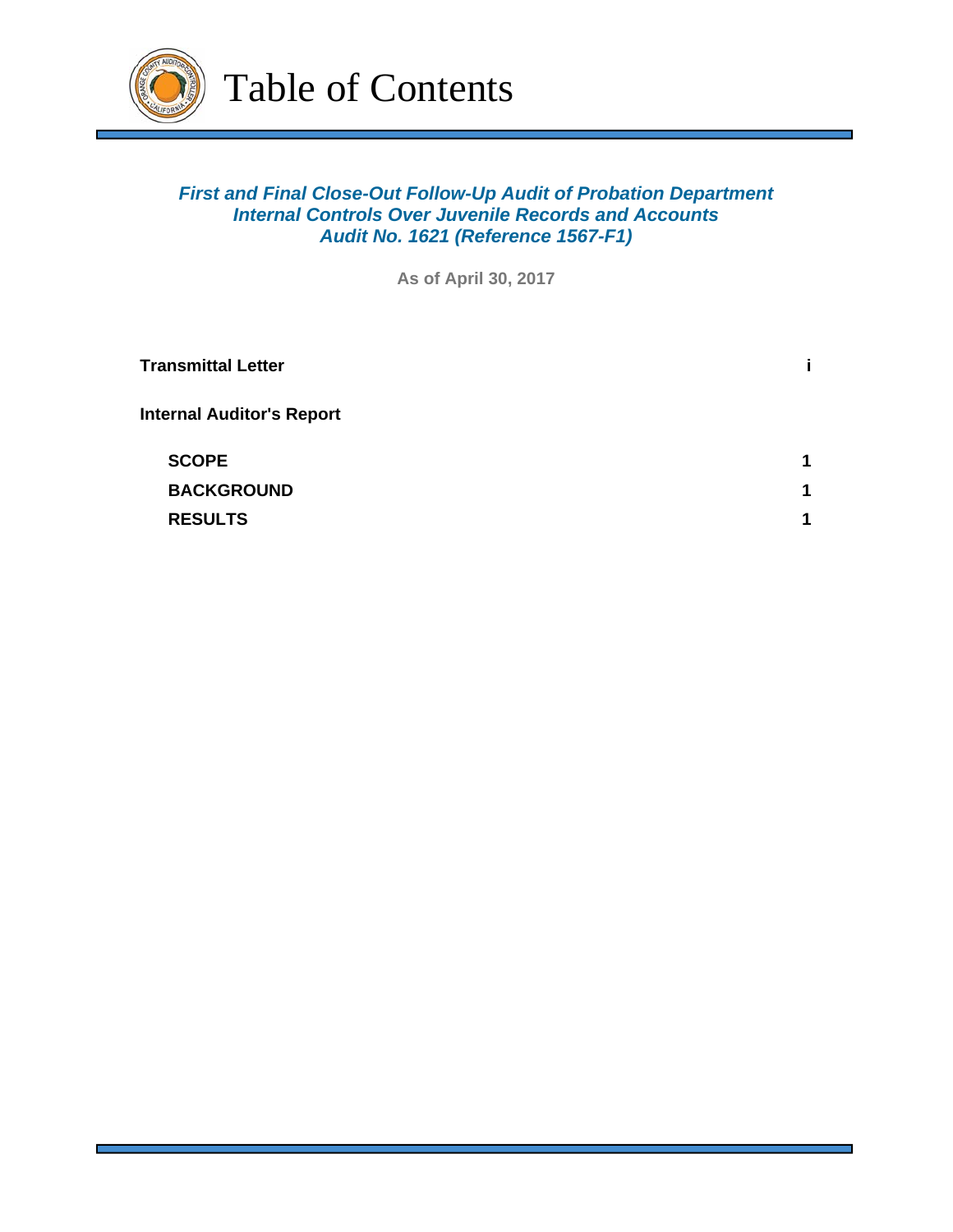

# **(Reference 1567-F1)**  Audit No. 1621

**May 30, 2017** 

- TO: Steven J. Sentman, Chief Probation Officer Probation Department
- FROM: Toni Smart, CPA, Director Auditor-Controller Internal Audit Division
- SUBJECT: First and Final Close-Out Follow-Up Audit of Probation Department Internal Controls Over Juvenile Record and Accounts Original Audit No. 1567, Issued February 24, 2016

#### **SCOPE**

We completed a First and Final Close-Out Follow-Up Audit of Probation Department Internal Controls Over Juvenile Records and Accounts. Our audit was limited to reviewing actions taken, as of April 30, 2017, to implement the **two (2) recommendations** from our original audit.

#### **BACKGROUND**

In accordance with Chapter 2, Section 275(b) of the Welfare and Institutions Code, we conducted the original audit of the Orange County Probation Department (Probation) juvenile records and accounts for the two fiscal years ended June 30, 2015. Our original audit identified **one (1) significant control weakness** and **one (1) Control Finding.** 

#### **RESULTS**

Our First Follow-Up Audit found that Probation **implemented one (1) recommendation**, and we considered the **remaining recommendation closed** for the purpose of follow-up of the original audit. Because the recommendations were implemented/closed, **this report represents the final close-out of the original audit.**

Based on our First Follow-Up Audit, the following is the implementation status of the two (2) original recommendations:

## **Finding No. 1 – IPFS Set-up of Two Juvenile Cases was not Timely (Control Finding)**

**Recommendation No. 1:** Probation ensure that juvenile cases are input into IPFS timely.

Current Status: **Implemented.** Our First Follow-up Audit found that Probation has taken appropriate steps to ensure juvenile cases are input timely into the Integrated Probation Financial System (IPFS). Per discussion with Probation management, occasional delays in input of cases into IPFS may stem from delays in receiving complete documentation from the court. To improve the completeness and timeliness of information received from the court, Probation is currently working with court personnel to develop a process to get all minute orders to Probation within three to five days of the hearing, with exceptions being noted by the court. Further, Probation will begin to maintain records and document when complete information is received. Because of the actions taken by Probation, we consider the recommendation implemented.